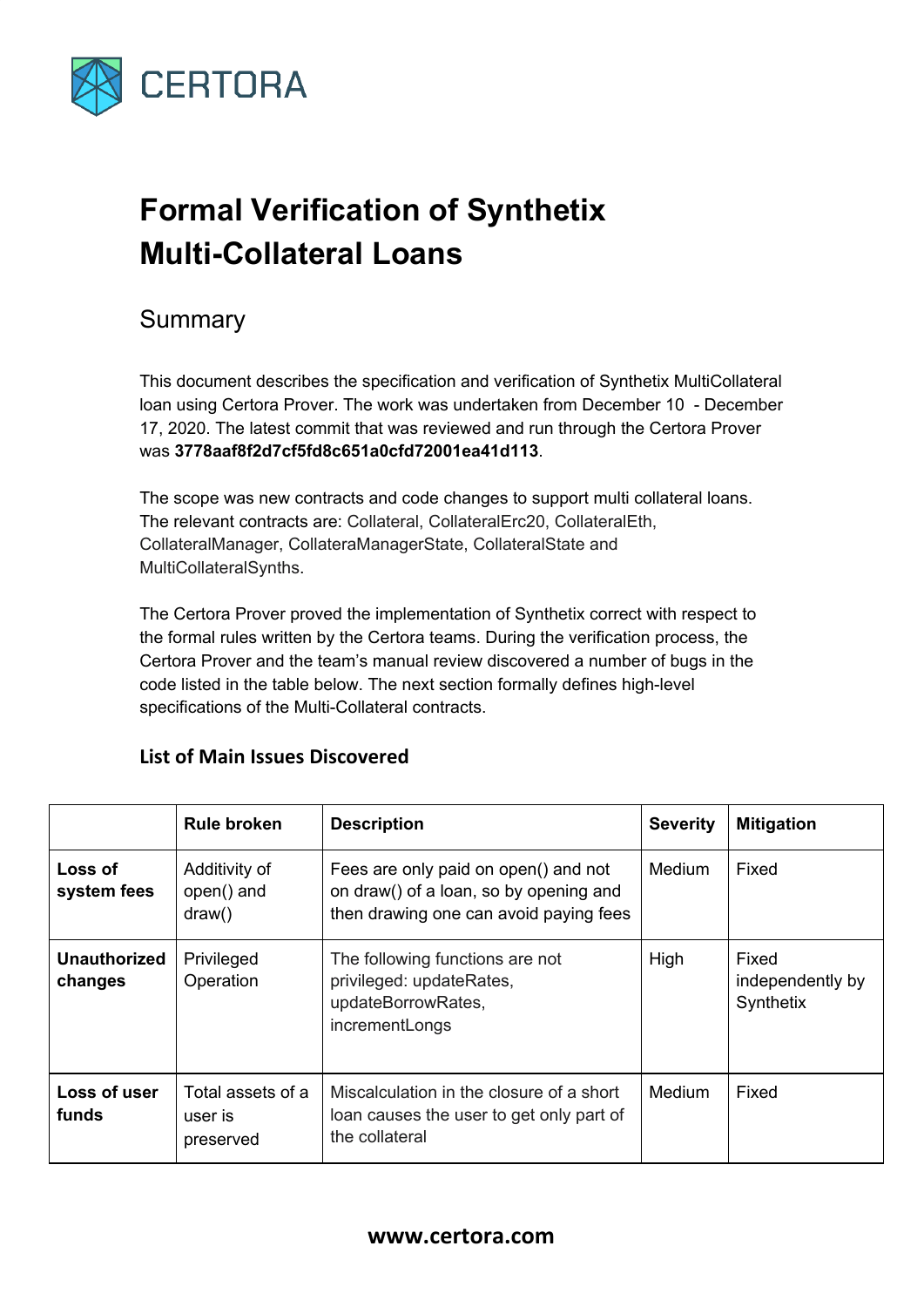

| Lock of user<br>funds | Unable to close short loans when<br>holding multiple short loans per<br>collateral-token/loaned-token pair | Medium | Fixed |
|-----------------------|------------------------------------------------------------------------------------------------------------|--------|-------|
|                       |                                                                                                            |        |       |

#### **Disclaimer**

The Certora Prover takes as input a contract and a specification and formally proves that the contract satisfies the specification in all scenarios. Importantly, the guarantees of the Certora Prover are scoped to the provided specification, and any cases not covered by the specification are not checked by the Certora Prover.

We hope that this information is useful, but provide no warranty of any kind, express or implied. The contents of this report should not be construed as a complete guarantee that the contract is secure in all dimensions. In no event shall Certora or any of its employees be liable for any claim, damages or other liability, whether in an action of contract, tort or otherwise, arising from, out of or in connection with the results reported here.

## **Notations**

- 1. ✔ indicates the rule is formally verified on the latest commit. We write ✔**\*** when the rule was verified on a simplified version of the code (or under some assumptions), where exchange rates are assumed to be constant.
- 1. **\*** indicates the rule is violated in the version under test.
- 2. indicates the rule is not yet formally specified.
- 3.  $\sim$  indicates the rule is postponed due to time limitation

## **Verification of CollateralERC20**

**Properties** 

**1. Integrity of loan Owner** ✔

getLoan(owner, loanId).account == owner

#### **2. Integrity of open** ✔**\***

open creates a loan of x synths, leading to synth balance increase by x-fee.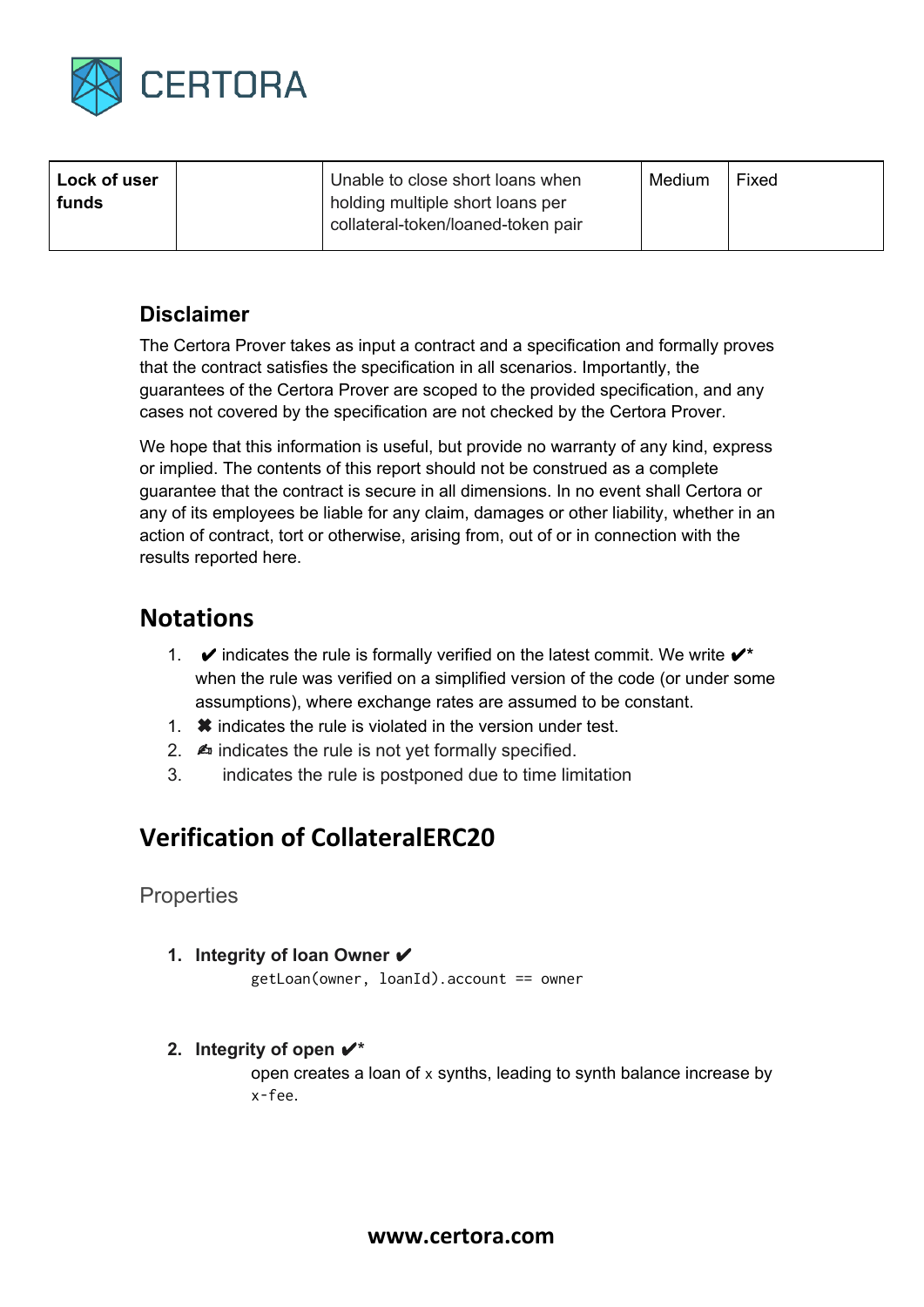

#### **3. Integrity of draw** ✔**\***

 $draw(lonId, x)$  increases the amount of loan loanId by x.

#### **4. Additivity of draw** ✔**\***

draw can be performed in two consecutive steps, or in one step: draw(loanId, x) ; draw(loanId, y) ~ draw(loanId, x+y);

#### **5. Additive open and draw** ✖ **- see issues**

Opening an amount of X and then drawing an amount of Y is equivalent to opening an amount of X+Y.

#### **6. Integrity of Deposit** ✔**\***

deposit(borrower, loanId, x) increases the collateral of a loan loanId belonging to borrower by x.

#### **7. Additivity of deposit** ✔**\***

A deposit to a loan loanId belonging to borrower can be performed in two consecutive steps, or in a single step.

```
deposit(borrower, loanId, x) ; deposit(borrower, loanId, y)
```

```
\sim deposit(borrower, loanId, x+y);
```
#### **8. Privileged operations** ✖ **- see issues**

Every operation that is expected to be privileged with limited access, can be executed by at most one address.

#### **9. Total assets of a user is preserved** ✔**\***

For a user *u* with a single loan loanId, the total balance in the borrowed asset + the balance in collateral asset + the collateral stored in the loan minus the loaned amount in the borrowed asset with fees is invariant of all functions.

We define total assets of user *u* with respect to borrowed asset *t* and collateral asset *a* and loanId:

```
totalAssets(t, a, u, loanId) \equiv t.balanceOf(u) + a.balanceOf(u) +
loanCollateral(u, loanId) - loanAmountWithFees(u, loanId)
```

```
\{ x = totalAssets(t, a, u, loanId) \}op;
```
#### **www.certora.com**